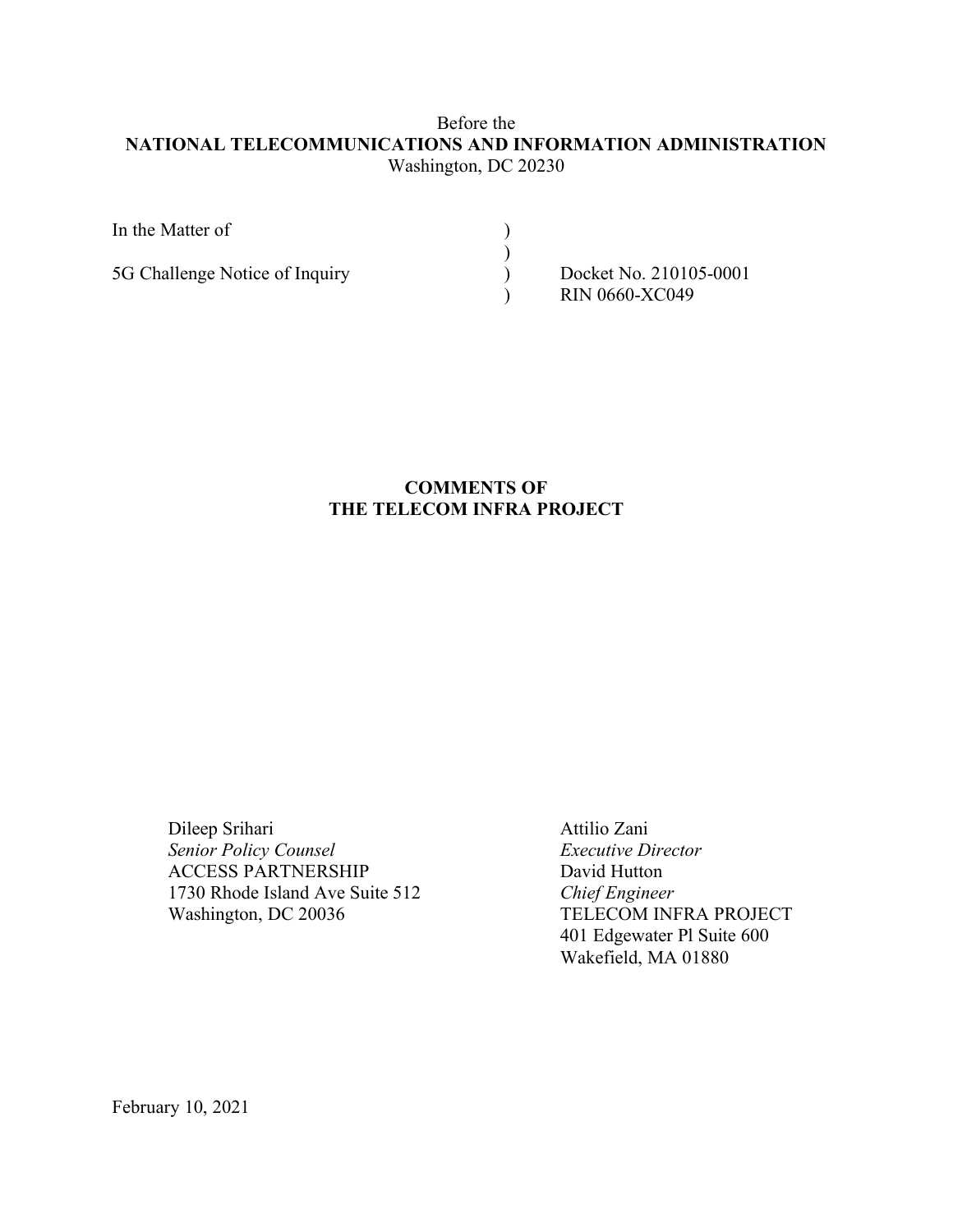# **TABLE OF CONTENTS**

| $\mathbf{I}$ . |                 | TIP AND ITS COMMUNITY PLAY A LEADING ROLE IN THE OPEN NETWORK                                                    |  |
|----------------|-----------------|------------------------------------------------------------------------------------------------------------------|--|
|                | A.              | TIP Technical Project Groups Focus on Real-World Productization of Open                                          |  |
|                | <b>B.</b>       | TIP Community Labs, Integration Testing, Field Trials, and Acceleration Centers                                  |  |
|                | $\mathbf{C}$ .  | TIP Badging and the TIP Exchange Help Bring OpenRAN and Other Open                                               |  |
| II.            |                 | THE 5G CHALLENGE SHOULD PROMOTE OPEN ARCHITECTURE                                                                |  |
|                | A.              | The Challenge Should Advance Established Principles of Open Network                                              |  |
|                | <b>B.</b>       | The Challenge Should Promote Open Interfaces and Open Architectures While                                        |  |
|                | $\mathcal{C}$ . | The Challenge Should Evaluate End-to-End Solutions in Addition to                                                |  |
| III.           |                 | THE 5G CHALLENGE SHOULD LEVERAGE EXISTING INDUSTRY EFFORTS14                                                     |  |
|                | A.              | The Challenge Should Incorporate Industry Standards and Frameworks from TIP                                      |  |
|                | <b>B.</b>       | The Government Should Consider Evaluating Challenge Participants by Pointing                                     |  |
| IV.            |                 | THE 5G CHALLENGE SHOULD FOCUS ON CURRENT NEEDS AND AVOID<br>UNNECESSARY REQUIREMENTS THAT WOULD CREATE DELAYS 16 |  |
|                | A.              | Any Security Requirements Should Be Limited to Widely Adopted Frameworks16                                       |  |
|                | <b>B.</b>       | The Challenge Should Focus on Technical Features Necessary to Support the                                        |  |
|                |                 |                                                                                                                  |  |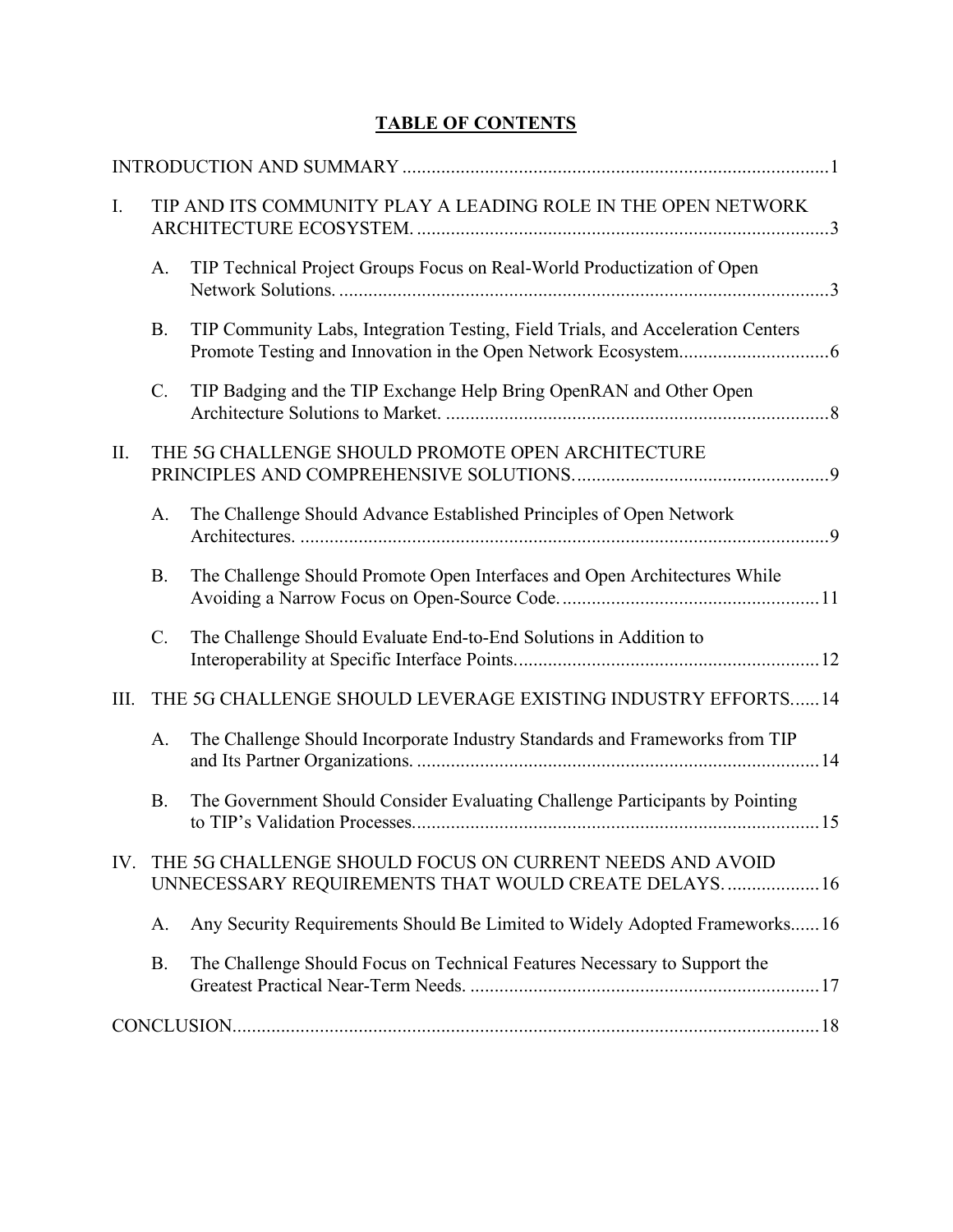### Before the **NATIONAL TELECOMMUNICATIONS AND INFORMATION ADMINISTRATION** Washington, DC 20230

| In the Matter of               |                                                 |
|--------------------------------|-------------------------------------------------|
| 5G Challenge Notice of Inquiry | Docket No. 210105-0001<br><b>RIN 0660-XC049</b> |

The Telecom Infra Project (TIP)<sup>1</sup> respectfully files these comments in response to the Notice of Inquiry (NOI) in the above-captioned proceeding.<sup>2</sup> As the leading global association for the development and deployment of open network architecture solutions, TIP is excited by the opportunities for advancing the ecosystem that the 5G Challenge represents.

#### **INTRODUCTION AND SUMMARY**

TIP strongly supports the creation of a 5G Challenge as a collaborative effort between the National Telecommunications and Information Administration (NTIA) and the Department of Defense (DoD). A program that leverages the resources and organizational heft of DoD to promote open 5G architectures could significantly bolster the ecosystem, particularly at this moment when open architectures and products implementing them are just beginning to come to market. The federal government in general, and DoD in particular, often drive the development of new technologies through government procurement and other funding mechanisms, and doing so here would have similar effects. Moreover, encouraging the broader trend toward open

<sup>&</sup>lt;sup>1</sup> TIP is a global community founded in 2016 that includes hundreds of companies, from service providers and technology partners to systems integrators and other connectivity stakeholders. TIP and its members work together to develop, test, and deploy open, disaggregated, and standards-based solutions. Visit https://telecominfraproject.com for more.

<sup>2</sup> NTIA, *5G Challenge Notice of Inquiry*, 86 Fed. Reg. 1,949 (Jan. 11, 2021) ("NOI").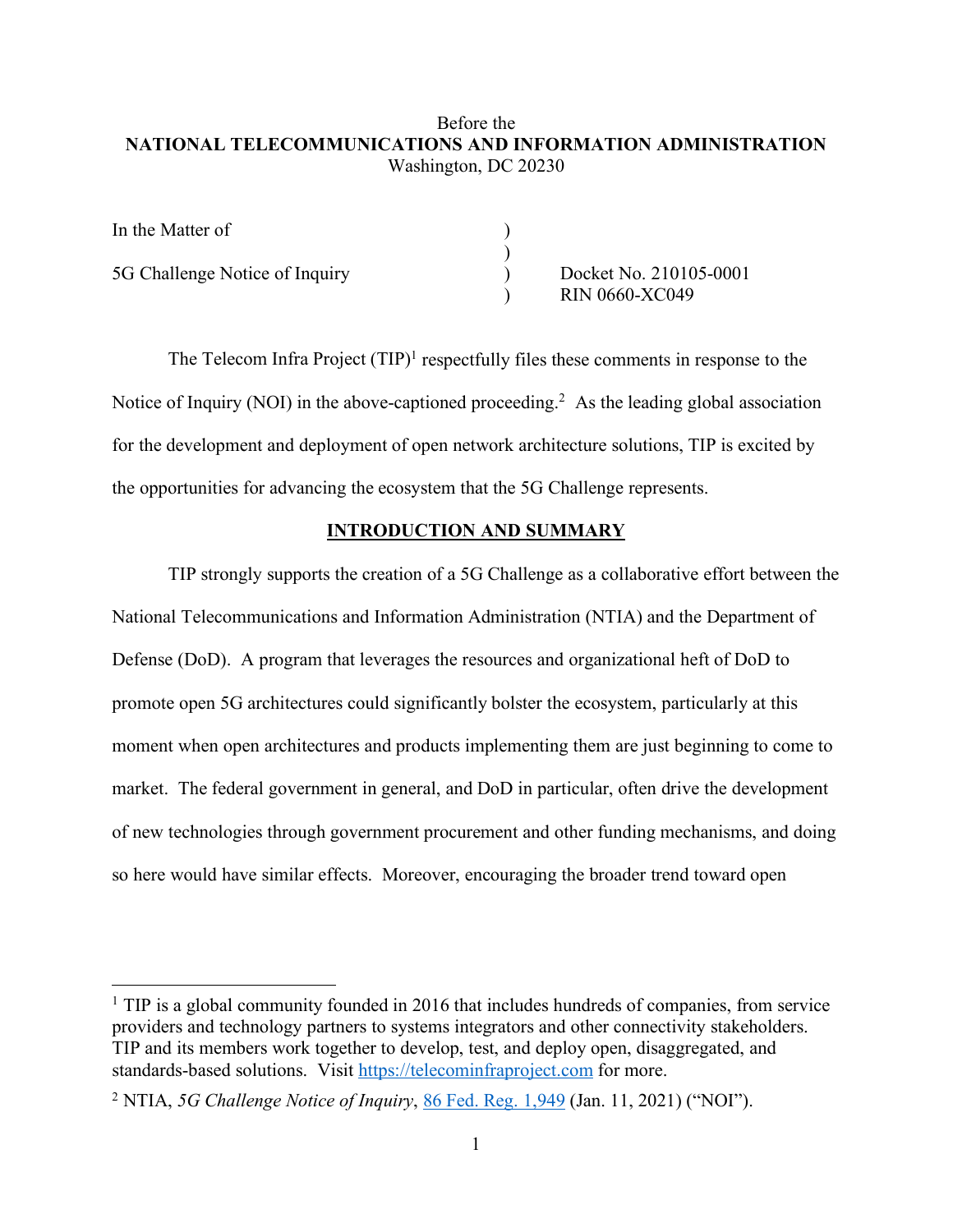network architectures will help the United States achieve its larger strategic goal of being a technology leader in 5G and future-generation networks.

Section I of these comments describes the significant role that TIP and its community play as a convening organization for the movement toward open network architectures, both wireless and wired. TIP's product groups and other activities are primarily focused on the productization of open technologies, beginning where the work of standards bodies like the 3GPP and the O-RAN Alliance leave off. TIP conducts lab testing and field trials to evaluate interoperability at both the interface and end-to-end system levels, maintains a network of Community Labs and Ecosystem Acceleration Centers, operates a badging program for product validation, and maintains the TIP Exchange as an online marketplace for connectivity providers to easily find open networking solutions and services. Much of this work can and should be directly leveraged by NTIA and DoD in the design of the 5G Challenge.

Section II articulates a proposed set of principles and goals for what constitutes "openness," including the use of open interfaces, software and hardware disaggregation, the ability of service providers to have multiple architecture options, and more. However, while the Challenge should focus on *open interfaces* and *open architectures* to address the problem of vendor lock-in, it need not and should not focus narrowly on *open-source code*. Moreover, in evaluating Challenge participants, the government should consider not just interoperability across specific interfaces, but end-to-end system testing that is more revealing of practical challenges in real-world environments.

Section III explains how the government can leverage existing industry work in these areas, including the use of integrated technical standards, frameworks, and testing from TIP and organizations like the O-RAN Alliance. In addition, the government should consider pointing to

2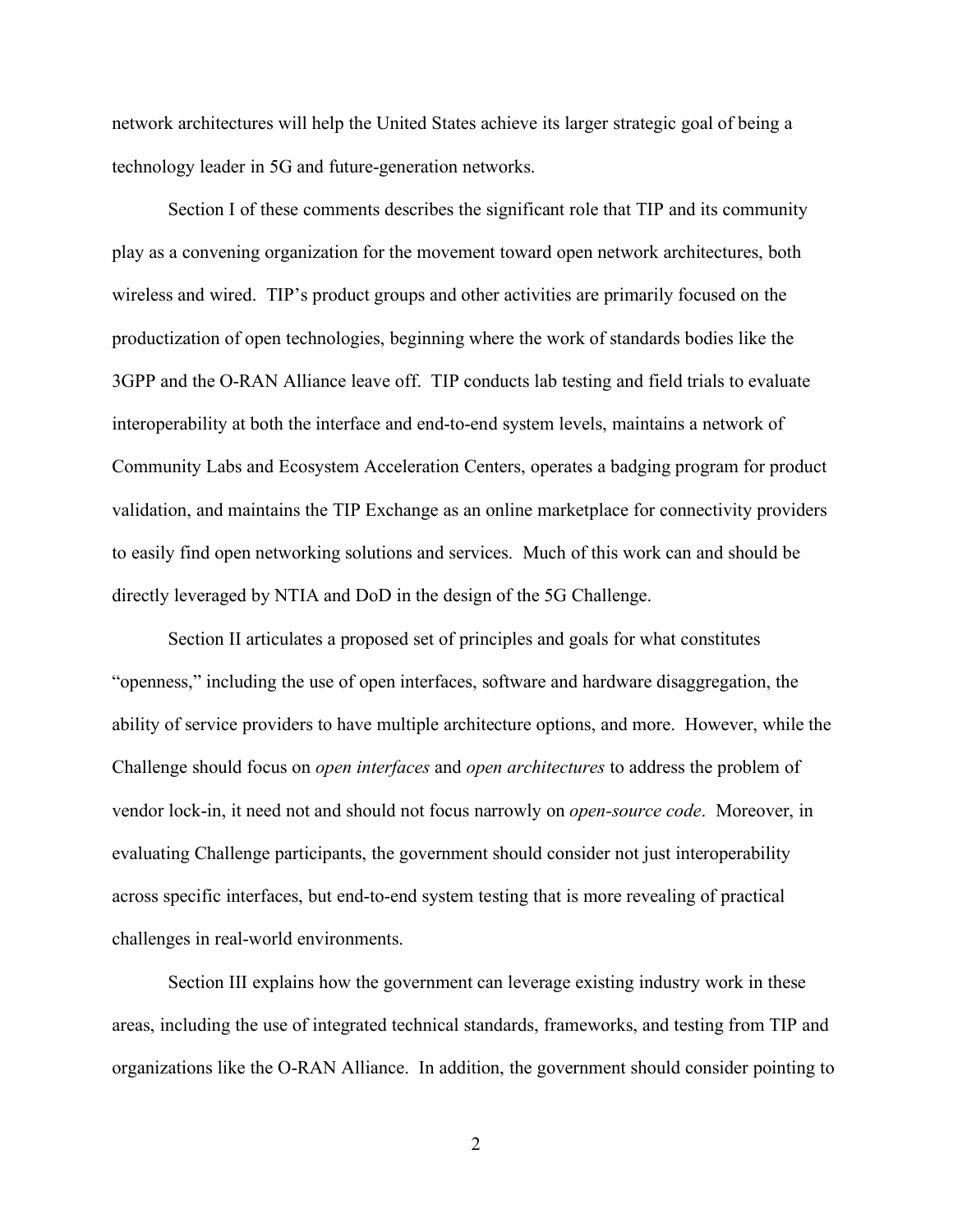TIP directly as a means for evaluating Challenge participants, by demonstrating product success in TIP field trials or obtaining TIP badging. Section IV explains that any security requirements should be limited to well-understood frameworks such as the NIST Cybersecurity Framework, in order to avoid slowing down processes or creating barriers to entry for small and new entrants seeking to participate. Finally, any technical areas of emphasis should be focused on near-term commercial needs, rather than trying to comprehensively implement all aspects of the underlying technical standard.

### **I. TIP AND ITS COMMUNITY PLAY A LEADING ROLE IN THE OPEN NETWORK ARCHITECTURE ECOSYSTEM.**

Founded in 2016, TIP is a community of diverse members that includes hundreds of telecom companies, from service providers and technology partners to systems integrators and other connectivity stakeholders. TIP and its members work together to *develop*, *test* and *deploy* open architecture solutions based on industry standards. Where bodies including 3GPP and the O-RAN Alliance are focused on standardization, TIP's focus is on real-world productization and commercialization of open architecture solutions that are driven by operator needs.

TIP's work is wide-ranging and includes several programs that are directly on point, or highly relevant, to what the 5G Challenge seeks to achieve. As explained below, TIP's programs include technical project groups that help companies develop common open-architecture solutions, programs to promote innovation and testing in the open-architecture space, and programs to help companies bring their validated open-architecture solutions to market.

### **A. TIP Technical Project Groups Focus on Real-World Productization of Open Network Solutions.**

TIP has ten different product groups that are product-oriented and focus on the development of requirements, minimum viable products (MVPs), white papers, and lab and field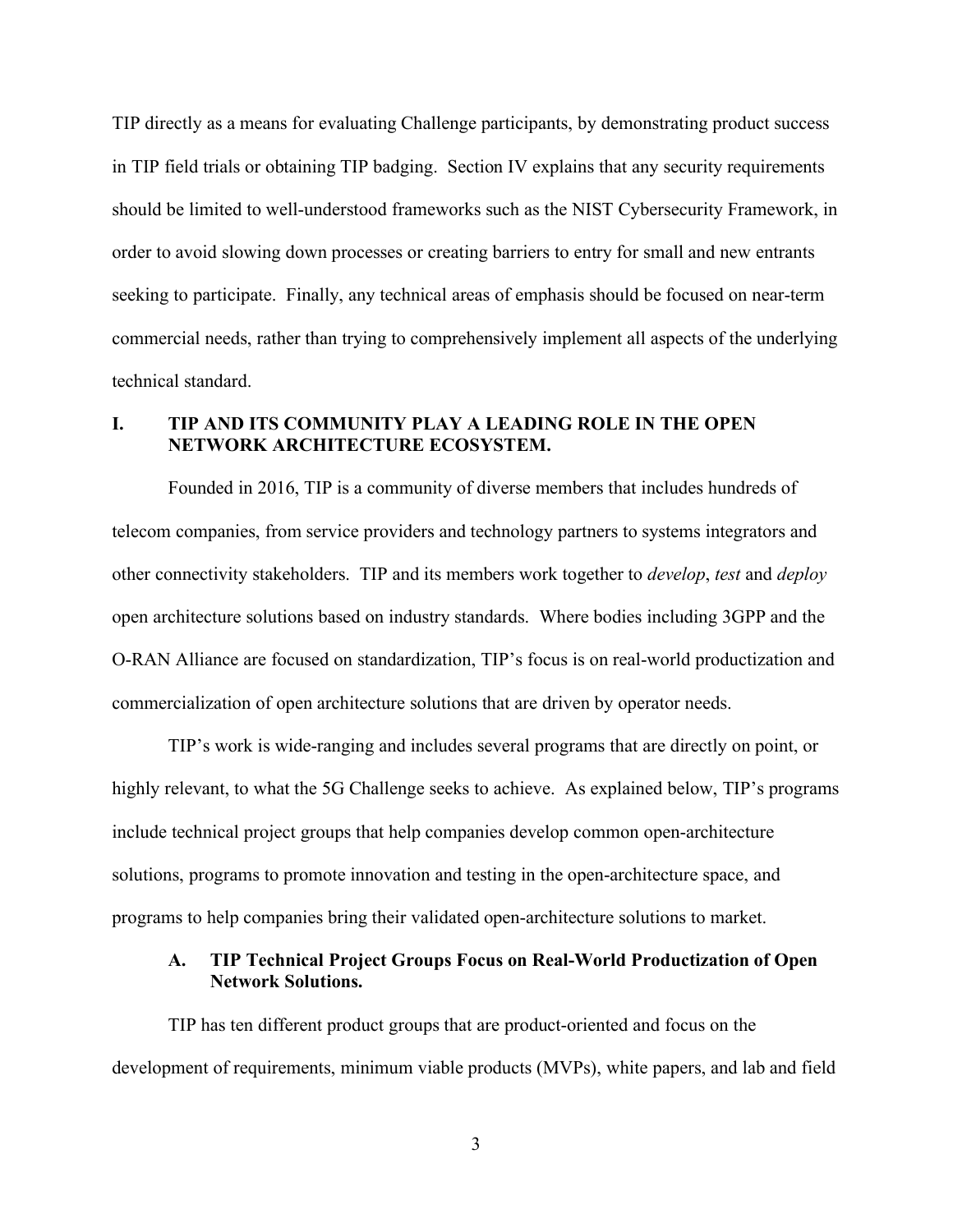trial results.<sup>3</sup> While the standards process can occasionally find itself ahead of the marketplace, TIP's product groups are driven by operators' demonstrated commercial priorities and form the heart of TIP's technical work. Three groups of particular relevance are highlighted below: TIP OpenRAN, TIP Open Core Network (OCN), and TIP Open Optical & Packet Transport (OOPT). Other TIP groups are exploring Open Wi-Fi and solutions supporting connected cities and open automation.

*TIP OpenRAN.* The TIP OpenRAN product group supports the productization of disaggregated and interoperable solutions ranging from 2G through 5G NR based on service provider requirements.<sup>4</sup> Essentially, the work of TIP OpenRAN begins where the work of standards specification groups like 3GPP and the O-RAN Alliance end. Working in partnership with the O-RAN Alliance, TIP OpenRAN's productization work focuses on developing common requirements, vendor build, testing  $\&$  validation, field trials, and adoption  $\&$  proliferation, as represented by the blue rectangle in the figure below: 5



<sup>5</sup> *Id.*

 <sup>3</sup> TIP, *Project groups*, https://telecominfraproject.com/project-groups/

<sup>4</sup> TIP, *OpenRAN*, https://telecominfraproject.com/openran/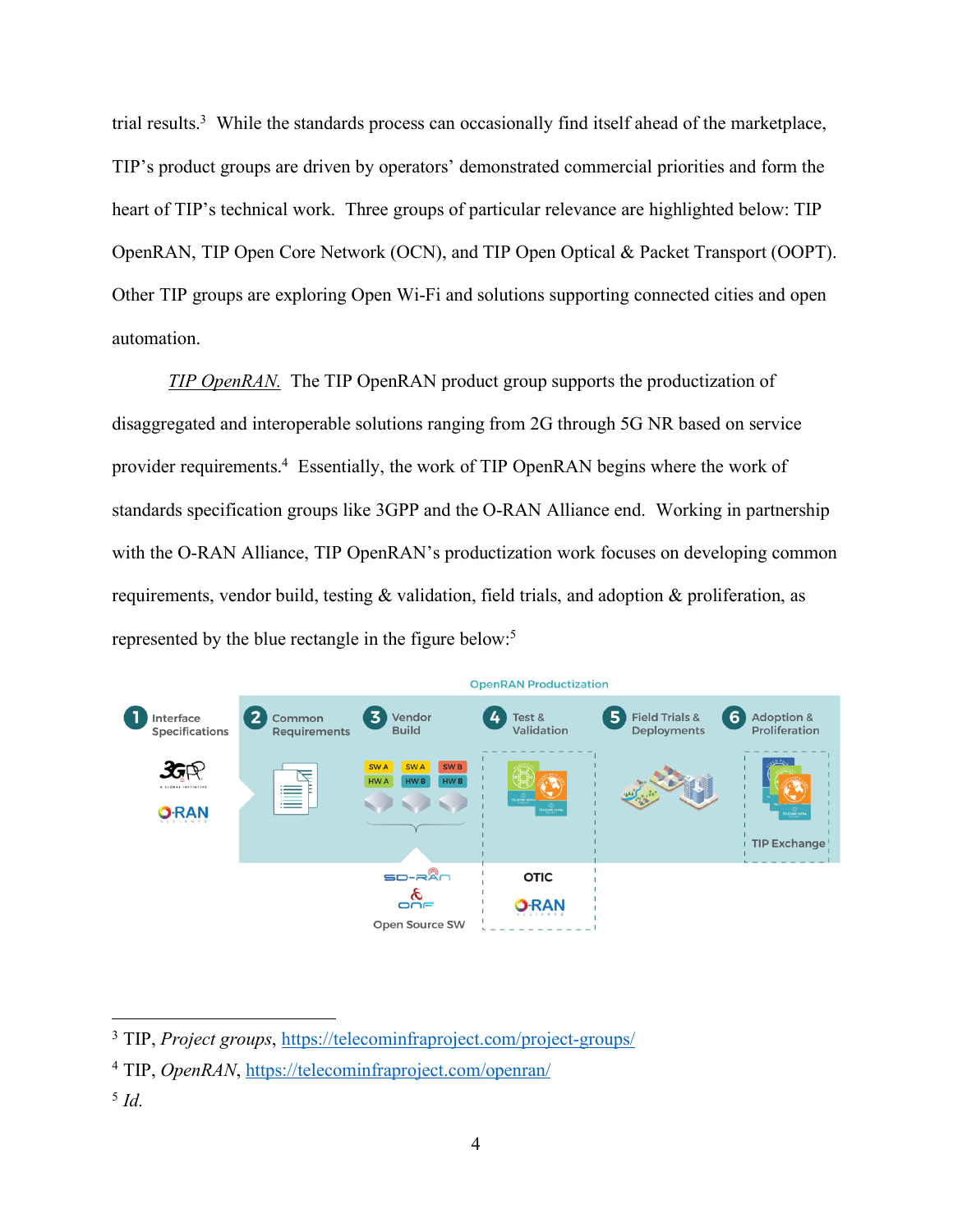The OpenRAN project group includes several subgroups, including subgroups focused on the RU, the DU + CU, and RAN Intelligence  $\&$  Automation (RIA), among others. Participation in some subgroups is limited to companies that are members of *both* TIP and the O-RAN Alliance, which is illustrative of the well-defined collaboration between the two leading technical organizations in the OpenRAN space. The OpenRAN project group played an important role in TIP's field trial work with Vodafone in Turkey (*see* section I-B below).

*TIP Open Core Network (OCN).* The TIP Open Core Network project group is working to develop an open, cloud-native, and converged core that is a collection of services implementing various core network functions.6 The TIP OCN group's core will have the following open, flexible and extensible characteristics:

- Running on standardized software & hardware infrastructure;
- Supporting 3GPP 5G Core (5GC) and LTE Evolved Packet Core (EPC) for licensed, unlicensed, and shared spectrum networks; and
- Enabling seamless migration from 4G EPC to 5GC in both Non Stand-Alone (NSA) and Stand-Alone (SA) modes.

*TIP Open Optical & Packet Transport (OOPT) group.* The TIP Open Optical & Packet

Transport group works on defining open technologies, architectures and interfaces in optical and IP networking.7 For example, the TIP OOPT group has produced technical requirements for an open and disaggregated broadband network gateway (BNG) device that operators can deploy to provision *fixed* broadband services.8

 <sup>6</sup> TIP, *Open Core Network*, https://telecominfraproject.com/open-core-network/

<sup>7</sup> TIP, *OOPT*, https://telecominfraproject.com/oopt/.

<sup>8</sup> TIP, *Open BNG Technical Requirements*, https://cdn.brandfolder.io/D8DI15S7/as/jx5654t6f5bx94crvfxwm57w/TIP\_OOPT\_Open\_BNG\_ Technical\_Requirements\_v10docx.pdf.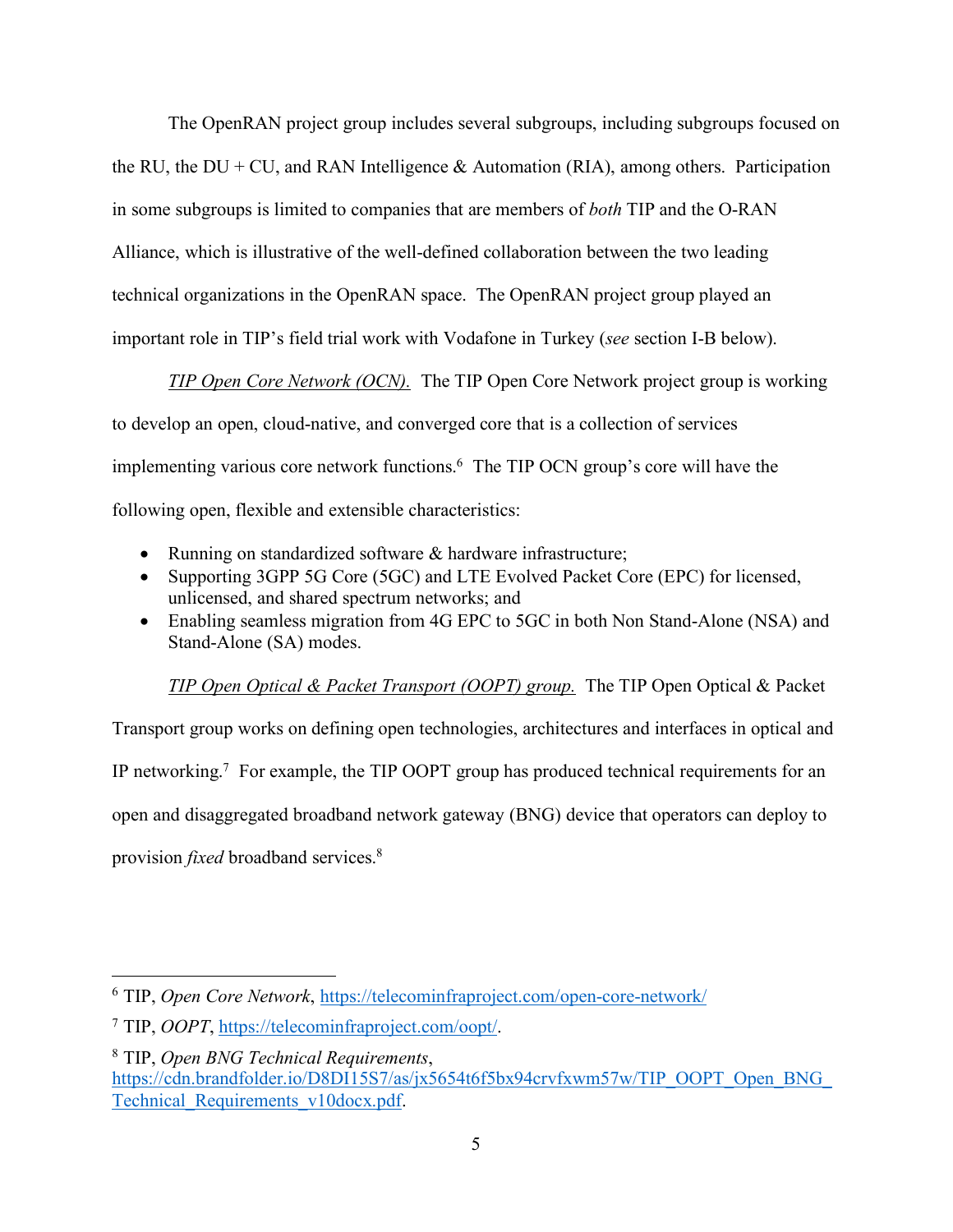#### **B. TIP Community Labs, Integration Testing, Field Trials, and Acceleration Centers Promote Testing and Innovation in the Open Network Ecosystem.**

As an important aspect of productization, TIP has established an extensive framework of programs that promote testing and innovation in the open network ecosystem. TIP programs include field trials to prove OpenRAN and open architecture concepts in real-world settings, a network of Community Labs hosted by service providers and others, a test and integration project group for interoperability testing, and TIP Ecosystem Acceleration Centers (TEACs) to promote innovation by smaller vendors.

*TIP Field Trials.* TIP has facilitated field trials of OpenRAN and other open architecture solutions as an important element of product testing and validation. For example, Vodafone, with the support of the TIP community, issued an RFI in 2018 that led to the selection of Parallel Wireless for a field trial in Turkey based around OpenRAN technologies.<sup>9</sup> The project concluded that over time, OpenRAN systems "will yield both CAPEX and OPEX cost efficiencies" for operators, while also suggesting best practices and identifying challenges in need of work.10

*TIP Test and Integration Group.* The TIP Test and Integration project group tests TIPfostered technologies that have been developed by the substantive project groups in end-to-end environments to evaluate product maturity toward commercial readiness of such technologies.<sup>11</sup> This group coordinates with other groups towards the development of test materials, test plans,

 <sup>9</sup> TIP, *Playbook – OpenRAN Trials w/ Vodafone Turkey*, at 6,

https://cdn.brandfolder.io/D8DI15S7/as/c5tx5crn45cch6w3nrz39s/OpenRAN\_VF\_TK\_Playbook \_FINAL.pdf.

<sup>10</sup> *Id.* at 30, 33-35.

<sup>11</sup> TIP, *PlugFest*, https://telecominfraproject.com/plugfest/. The former PlugFest group is being re-chartered as the Test and Integration group.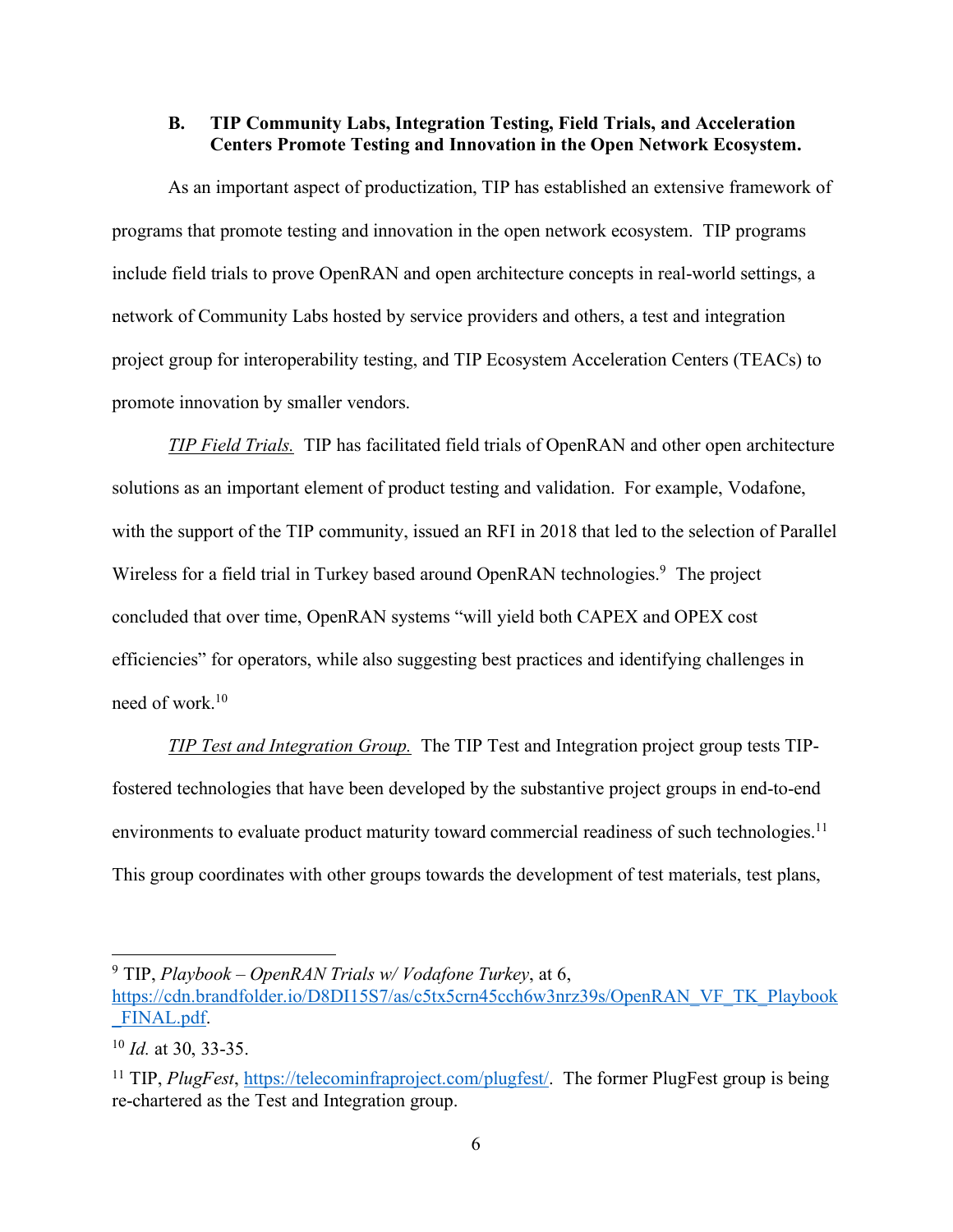or other documents that will support phased evaluation of TIP technologies toward product maturity. In July 2019, the group held an event focusing on interoperability between selected RAN partners (eNodeB) and commercial Evolved Packet Core (EPC) at the S1 interface.<sup>12</sup>

*TIP Community Labs.*TIP coordinates a network of 14 TIP Community Labs, including four labs in the United States (hosted by CableLabs, Facebook, and T-Mobile) for various TIP project groups to share best practices, infrastructure blueprints, processes, and experiences with each other. The space and basic equipment are sponsored by individual TIP member companies, but the labs are dedicated to TIP projects. Each TIP Community Lab must satisfy a set of criteria that includes specific requirements regarding physical space, lab equipment and tools, and networking.13

*TIP Ecosystem Acceleration Centers (TEACs).*TIP has partnered with three of the world's largest service providers to host TEAC programs in Germany (Deutsche Telekom), South Korea (SK Telecom), and the United Kingdom (BT).<sup>14</sup> Since the program launched in 2018, over 25 startups have been selected for programs at the three global TEACs. TEAC UK's areas of focus include 5G, while TEAC Germany's areas of focus include OpenRAN and network disaggregation.

 <sup>12</sup> *Id.*; *see also* ETSI TS 136 410 (explaining the S1 interface),

https://www.etsi.org/deliver/etsi\_ts/136400\_136499/136410/09.01.01\_60/ts\_136410v090101p.p df.

<sup>13</sup> TIP, *TIP Community Lab License Criteria*, https://telecominfraproject.com/wpcontent/uploads/TIP-Community-Lab-Criteria\_url.pdf.

<sup>14</sup> TIP, *Startups – TEAC*, https://telecominfraproject.com/teac/.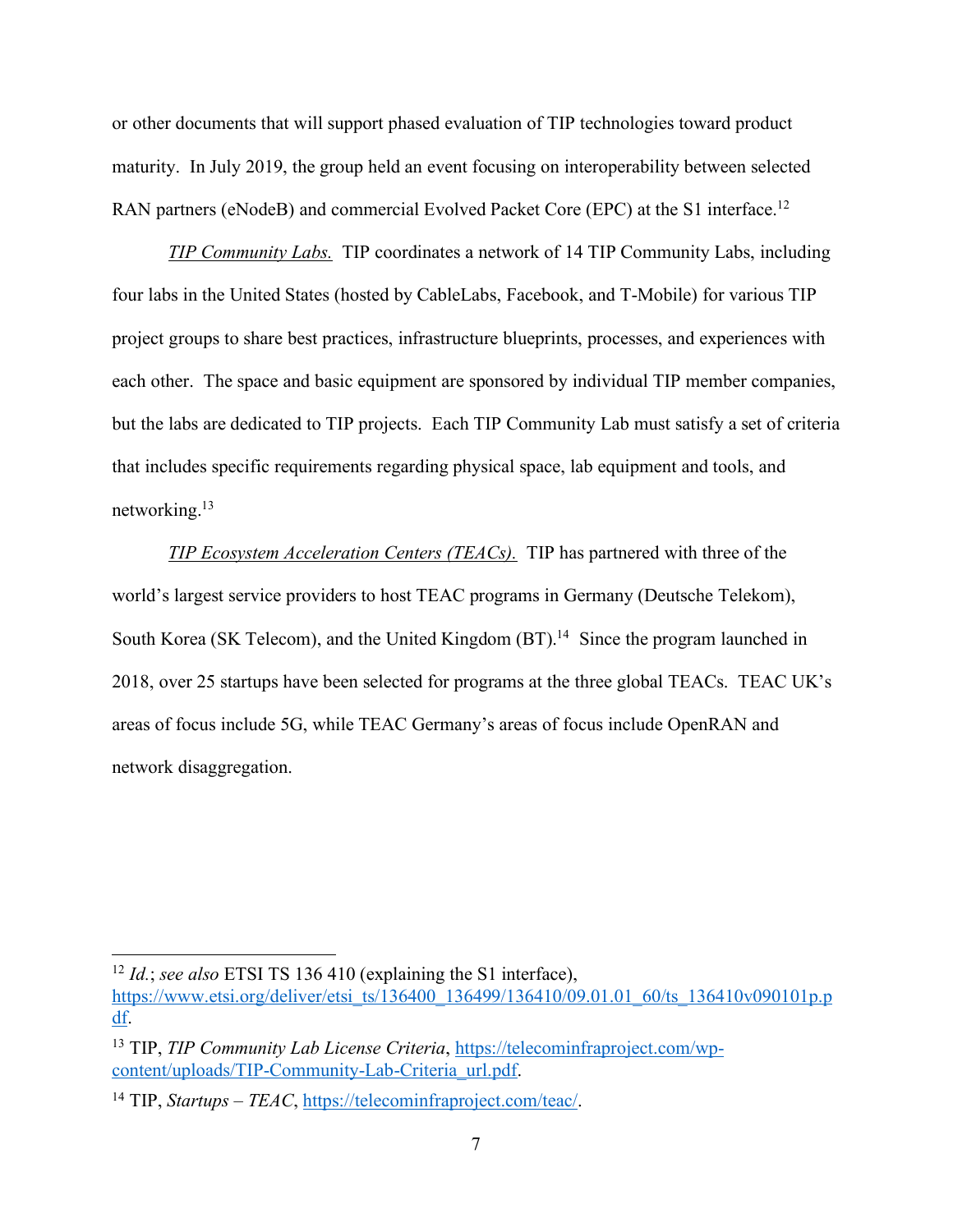### **C. TIP Badging and the TIP Exchange Help Bring OpenRAN and Other Open Architecture Solutions to Market.**

To facilitate the final steps in bringing open network solutions to market, TIP operates a badging program for vendors and products to indicate that their solutions are ready for integration into a commercial network. In addition, the TIP Exchange is a marketplace for vendors to showcase their offerings, and TIP makes RFI templates and resources available to facilitate actual procurements of open solutions.

*TIP Badges.*As noted above, TIP facilitates product-level testing, end-to-end testing, and field trials of open solutions. TIP also manages a series of badges used to validate the level of maturity toward commercial deployment of the various network elements developed by the TIP community. <sup>15</sup> For example, TIP Field Trial badges identify products and solutions used in TIP Field Trials that provide evidence of meeting criteria agreed upon with the service provider hosting the trial, and that are deployment-ready.

*TIP Exchange.*The TIP Exchange is an online database for companies to showcase their TIP-qualified offerings, allowing service providers to easily evaluate technology and potential partnerships.<sup>16</sup> Vendors and products in the database are searchable, for example, based on their association with various TIP project groups such as those described above, or achievement of TIP badges. Collecting a list of equipment and solutions is an important step in giving service providers and system integrators the assurance that they will be able to fully source all necessary network components, particularly in situations where a single-vendor solution is being transitioned to a multi-vendor solution.

 <sup>15</sup> TIP, *TIP Badges*, https://exchange.telecominfraproject.com/about-exchange/badges. <sup>16</sup> TIP, *TIP Exchange*, https://exchange.telecominfraproject.com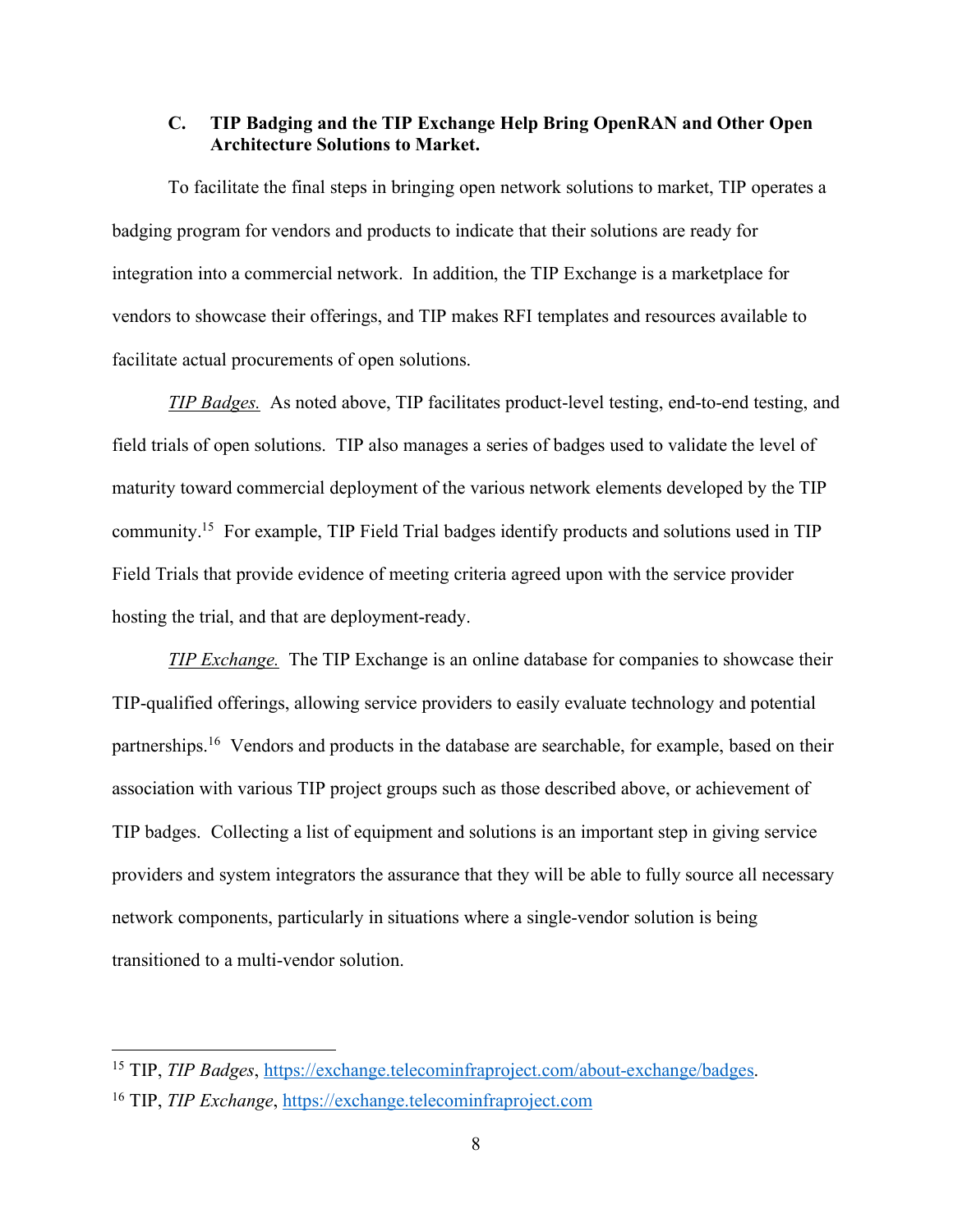*TIP RFI Templates.* As part of its Exchange, TIP makes several RFI templates and resources available to its members to facilitate sourcing (procurement) of disaggregated openarchitecture solutions.17 Several of the templates include detailed specifications for particular components to satisfy. For example, TIP's template for a disaggregated cell site gateway (DCSG) includes a technical specification for an open white-box device that operators can widely deploy in current  $2G/3G/4G$  cell sites, but that also supports the port speeds and densities required for 5G networks.<sup>18</sup>

### **II. THE 5G CHALLENGE SHOULD PROMOTE OPEN ARCHITECTURE PRINCIPLES AND COMPREHENSIVE SOLUTIONS.**

In defining the goals and objectives of the 5G Challenge, NTIA and DoD should begin by more clearly articulating what is meant by "open." As described below, TIP's work in recent years has led to the adoption of several basic goals or tenets for open network infrastructure, including open interfaces between network elements, multiple architecture options for providers, software and hardware disaggregation, and more. However, while open architectures, interfaces, and frameworks should be an important focus, the Challenge need not and should not focus narrowly on *open source code*. Finally, evaluation of solutions should include both end-to-end testing as well as the interoperability of specific components across well-defined interfaces.

### **A. The Challenge Should Advance Established Principles of Open Network Architectures.**

While the NOI refers generally to "open 5G" architectures and "open interfaces,"<sup>19</sup> NTIA and DoD should articulate more specifically what is meant by "open" – and thus what the

 <sup>17</sup> TIP, *RFI templates*, https://exchange.telecominfraproject.com/rfi

<sup>&</sup>lt;sup>18</sup> TIP, *RFI template for DCSG*, https://exchange.telecominfraproject.com/rfi/dcsg

<sup>19</sup> NOI, 86 Fed. Reg. at 1,950.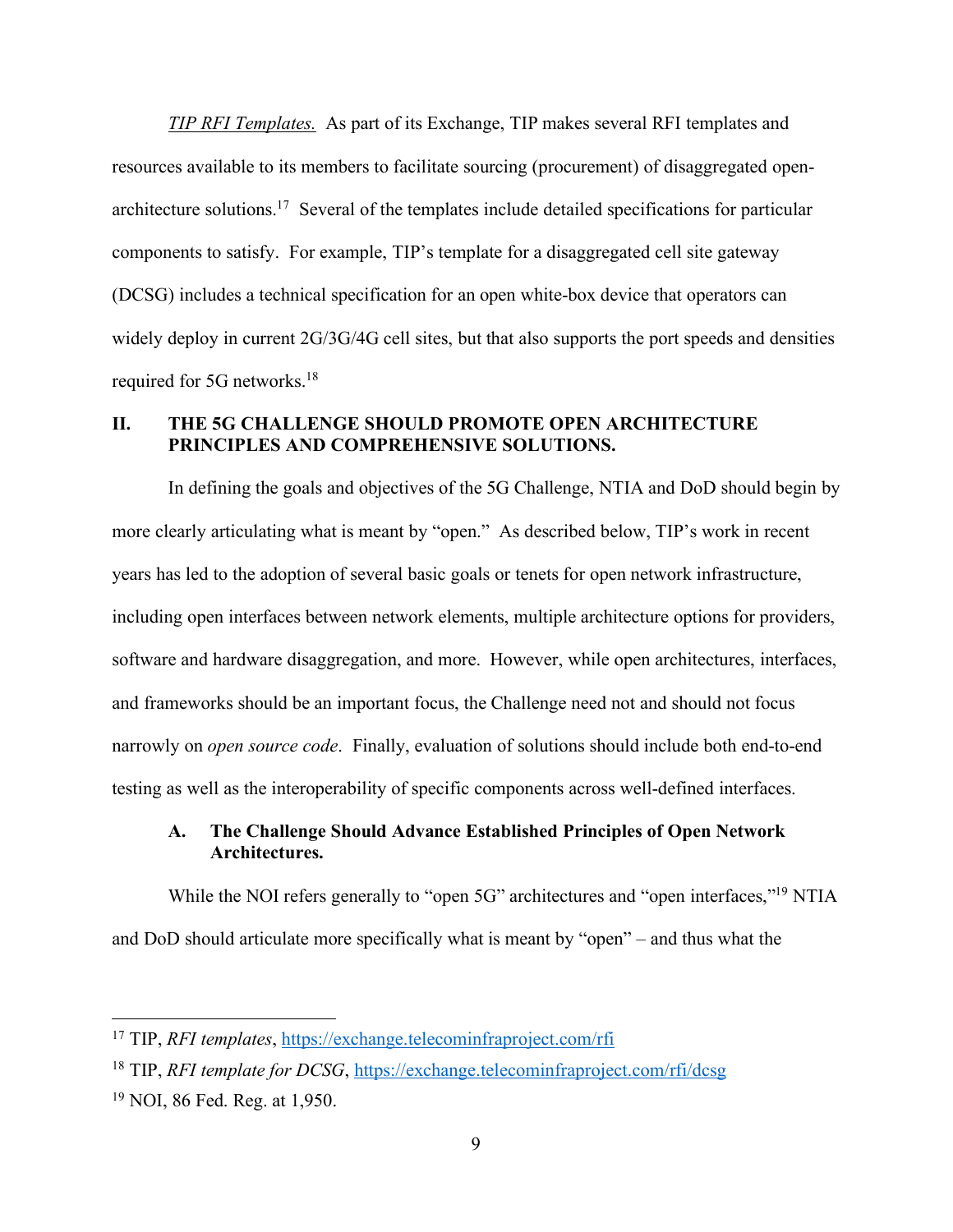ultimate end goals of the 5G Challenge will be. In doing so, they can leverage existing industry

work on this topic. Notably, TIP and its members have articulated several "tenets" or bedrock

principles of open architectures that should shape the Challenge goals, as follows:

- 1. **Software and Hardware Disaggregation.** Open architectures should facilitate separation of network infrastructure hardware and software by using vendor neutral, general purpose processor (GPP)-based platforms.
- 2. **Open Interfaces.** Implementations should use open interface specifications between components. For example, in the RAN context, the use of open interfaces between the radio unit (RU) / distribution unit (DU) / core unit (CU) / RAN intelligent controller (RIC) with vendor neutral hardware and software.
- 3. **Multiple Architecture Options.** An open network infrastructure framework should provide multiple architecture options for operators, including allowing for disaggregation at various levels. In the RAN context, this could include, for example:
	- a. An all-integrated RAN with disaggregation at software  $\&$  hardware level
	- b. A split RAN with  $RU +$  baseband unit (DU/CU)
	- c. A split RAN with RU, DU and CU
	- d. A split RAN with integrated  $RU/DU + CU$
- 4. **Flexibility.** Multi-vendor solutions should enable a diverse ecosystem for service providers (or governments) to choose best-of-breed options for their network deployments.
- 5. **Virtualization Optional.** Open network architecture solutions that leverage open interfaces can be implemented on either bare metal or virtualized or containerized platforms.
- 6. **Innovation Through New Technologies.** Open architectures should create a framework for innovation via the adoption and incorporation of new technologies, such as artificial intelligence and machine learning (AI/ML) and the continuous integration / continuous delivery (CI/CD) paradigm for software deployment.
- 7. **Supply Chain Diversity.** By enabling multi-vendor solutions, open architectures should promote supply chain diversity. This includes diversity for service providers and system integrators as they source components, but may also include supply chain diversity further upstream as particular elements of traditional network infrastructures are disaggregated. $20$

<sup>&</sup>lt;sup>20</sup> *See generally* TIP, OpenRAN, https://telecominfraproject.com/openran/ (articulating these tenets in a RAN-specific context).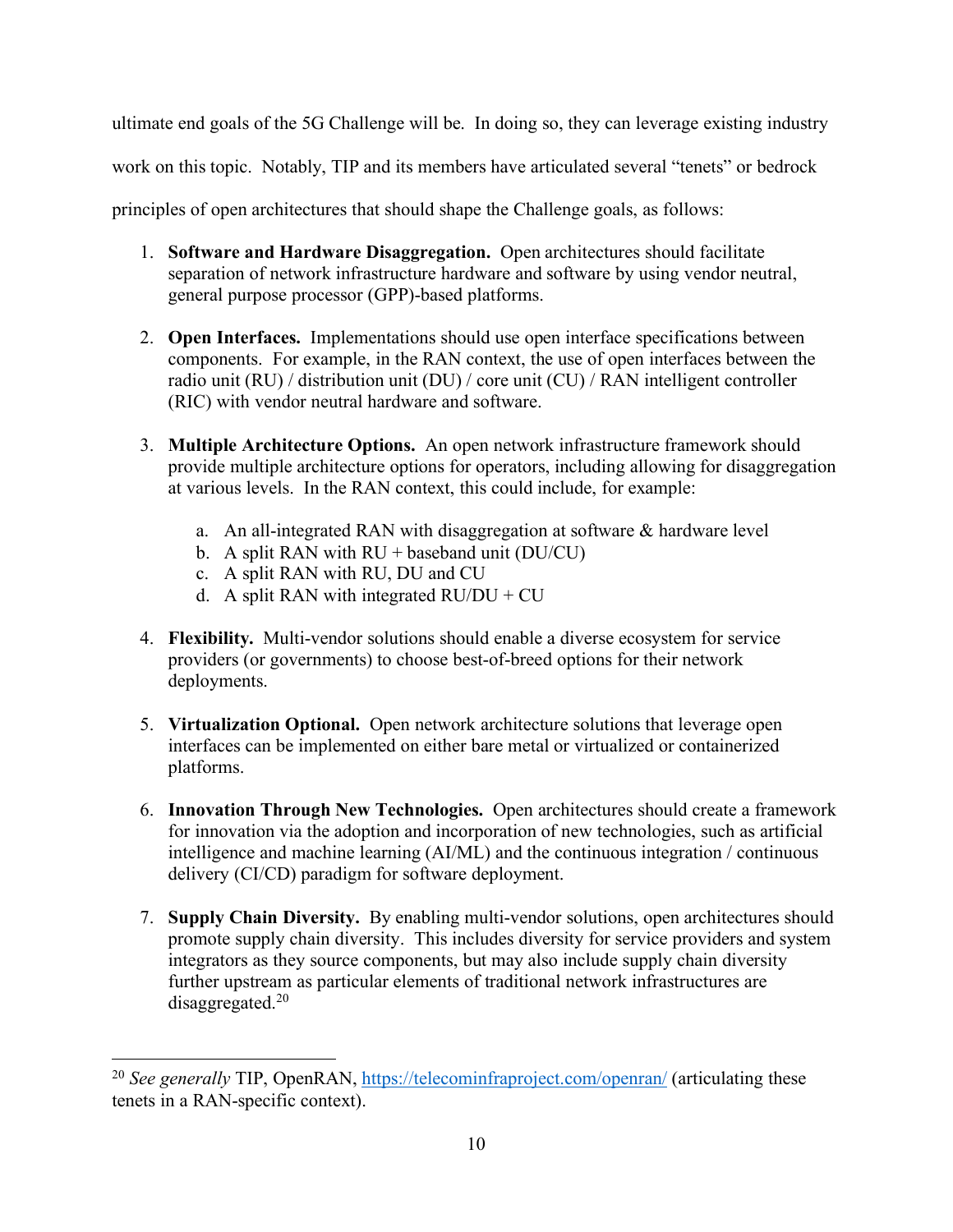Incorporating this set of principles for "openness," or at least some subset or version of them, will help ensure that the Challenge is working in tandem with existing industry efforts to promote an open network ecosystem.

#### **B. The Challenge Should Promote Open Interfaces and Open Architectures While Avoiding a Narrow Focus on Open-Source Code.**

In discussing the "open stack," the NOI appears at times to conflate the use of architectures built around *open interfaces* with the use of *open-source code*. However, the use of open interfaces as the basis for open architectures, and the implementation of network elements using open-source code, are distinct concepts that seek to address different challenges. The 5G Challenge should be focused primarily on open interfaces and architectures, but in any event NTIA and DoD should be clear about their intended goals. In TIP's understanding, an "open stack" ecosystem is not necessarily built upon open-source code, but rather is an ecosystem in which different vendors have opportunities to compete by providing different network elements that are interconnected across open interfaces and architectures.

*Open interfaces and architectures.* Open interfaces and architectures, such as those promoted by TIP and its member companies, seek to address the problem of vendor lock-in. This problem arises when an operator's entire network, or major segments thereof, are sourced from a single vendor whose equipment is not interoperable with equipment other vendors. In the future, the use of equipment that (A) complies with standards from organizations such as the O-RAN Alliance, and then (B) complies with productization and validation requirements and processes from organizations such as TIP, will alleviate this problem. Network operators will be able to replace or upgrade different elements of their network, at different times, using different vendors.

11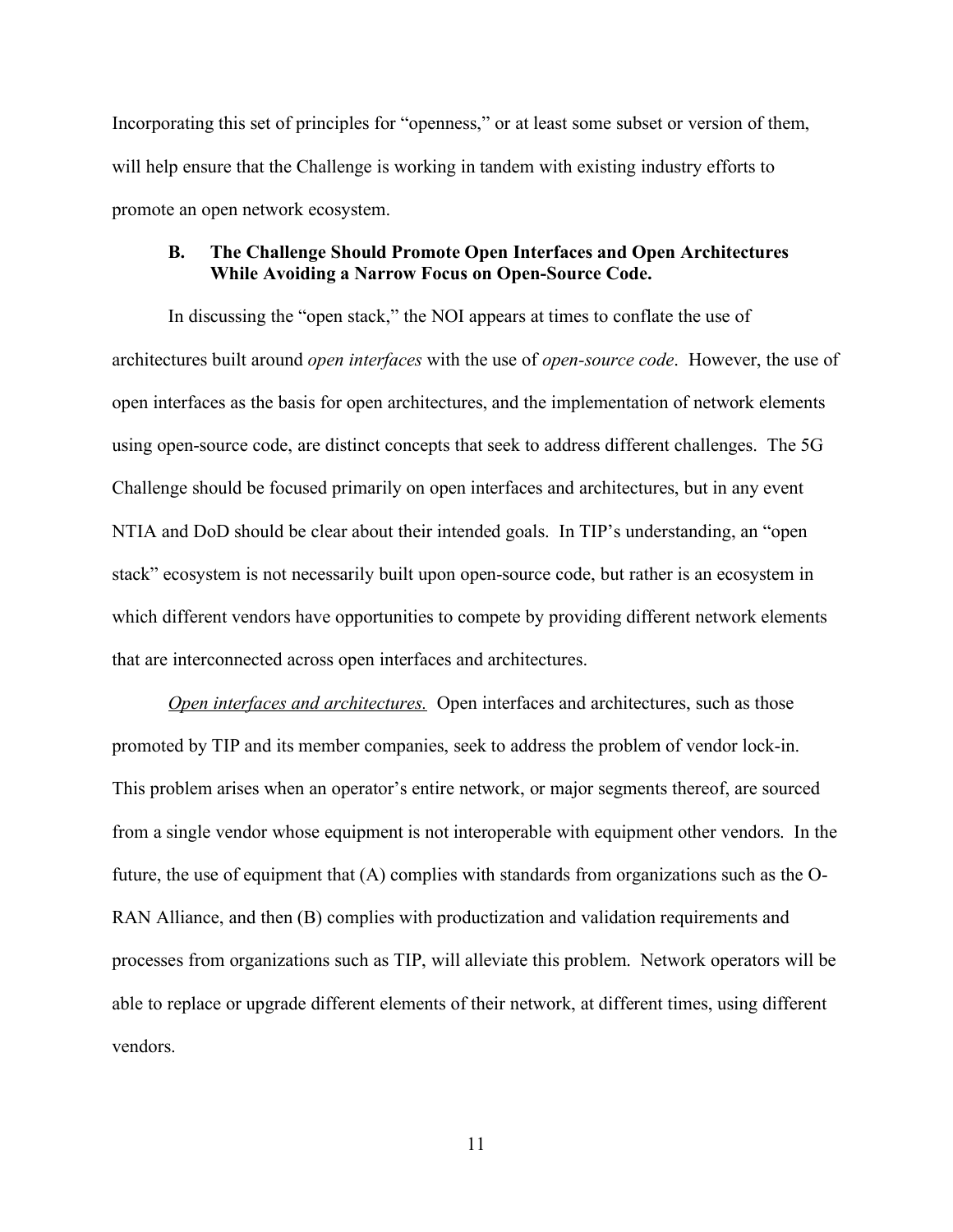However, while the interfaces and architectures may be open, the resulting implementations of the specific network elements by particular vendors will typically still be proprietary. Notably, the distinction between hardware and software implementations is not relevant because software running on general-purpose processors – a goal that TIP supports – can still be proprietary. Even software that incorporates some open-source code or modules can still lead to proprietary solutions, either because the vendor has incorporated additional features or because the vendor is adding a level of assurance that does not, and perhaps cannot, manifest from the code itself.

*Open-source implementations.* The NOI alludes to the fact that various projects and organizations are developing software implementations of various portions of the 3GPP specifications using open-source code.<sup>21</sup> However, the organizations and projects working on open source code are quite diverse and not always synchronized, as the NOI recognizes.<sup>22</sup> Thus, while certainly notable, these efforts should not be the primary focus of the Challenge. Instead, a 5G Challenge that is truly focused on advancing DoD missions and the ecosystem as a whole must encompass the complete range of "open stack" solutions – that is, solutions based on open interfaces and architectures – including those based on proprietary implementations.

#### **C. The Challenge Should Evaluate End-to-End Solutions in Addition to Interoperability at Specific Interface Points.**

5G network architectures – and indeed, 4G architectures – incorporate several welldefined interface points between the network elements. For example, the S1 interface connects one or more gNodeBs (or in 4G, an eNodeB) to the Evolved Packet Core (EPC). In simpler but also reductive language, the S1 interface connects the RAN to the core. Meanwhile, the X2

 <sup>21</sup> NOI, 86 Fed. Reg. at 1,950.

<sup>22</sup> *Id.*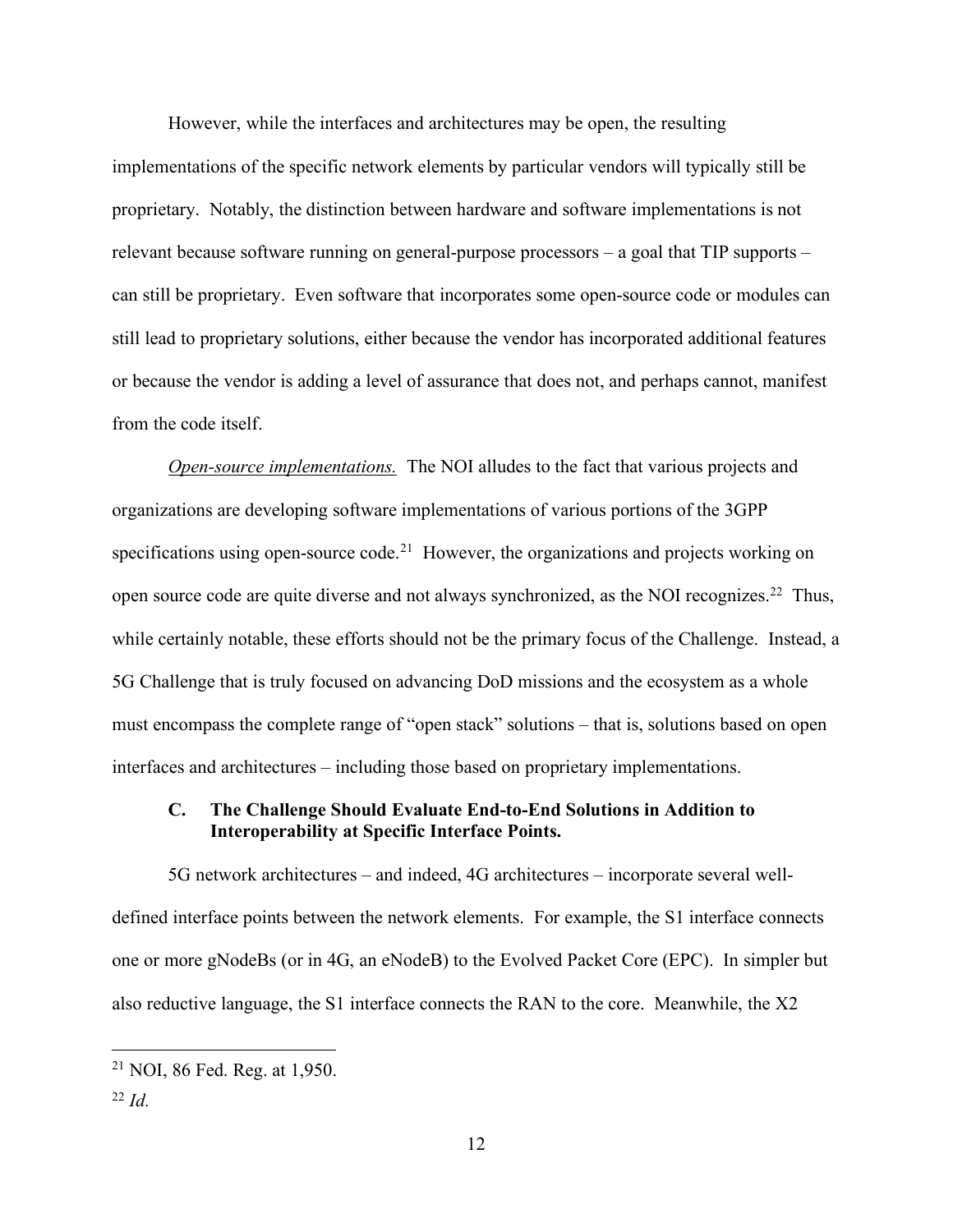interface allows two eNodeBs / gNodeBs to communicate with each other directly. The LTE architecture specifies several other interface points, and many of these interfaces have been continued forward into 5G architectures in various forms. In addition to these RAN-focused interfaces, TIP's Open Core Network Project Group and others have done work toward defining open interface points in core networks as well.23

Evaluating the interoperability of different solutions at well-defined interface points is therefore a foundational component of any open architecture evaluation. TIP has experience with such evaluations, including TIP's first PlugFest held in July 2019 that focused on testing interoperability between selected RAN partners and commercial EPC at the S1 interface.<sup>24</sup> Such testing based around well-defined interface points should also form an important element of any 5G Challenge evaluation. Moreover, a comprehensive challenge would ideally include the evaluation of open architecture technologies not just for RAN, but for backhaul transport and core network segments as well.

*End-to-end testing.* Importantly, the 5G Challenge should also incorporate end-to-end testing rather than testing across specific interfaces only. The ability to evaluate end-to-end solutions, especially in simulated (or real) deployment environments, ultimately provides more practical experience than focusing on a single interface. TIP's Community Lab program and Field Trials have demonstrated that practical testing in end-to-end environments may yield insights that are not readily apparent in single-interface testing. Such insights are invaluable for real-world deployment of open network architectures.

 <sup>23</sup> *See, e.g.,* TIP, *Open Core Network Project Group Applications and Services, Technical Requirements v1.0*,

https://cdn.brandfolder.io/D8DI15S7/as/94qj5rmgkhcmsgf6tb693bm/TIP\_OCN\_WS1\_Applicati ons and Services Technical Requirements v10 Final.pdf

<sup>24</sup> TIP, *InterOp PlugFest '19*, https://telecominfraproject.com/event/interop-plugfest-19/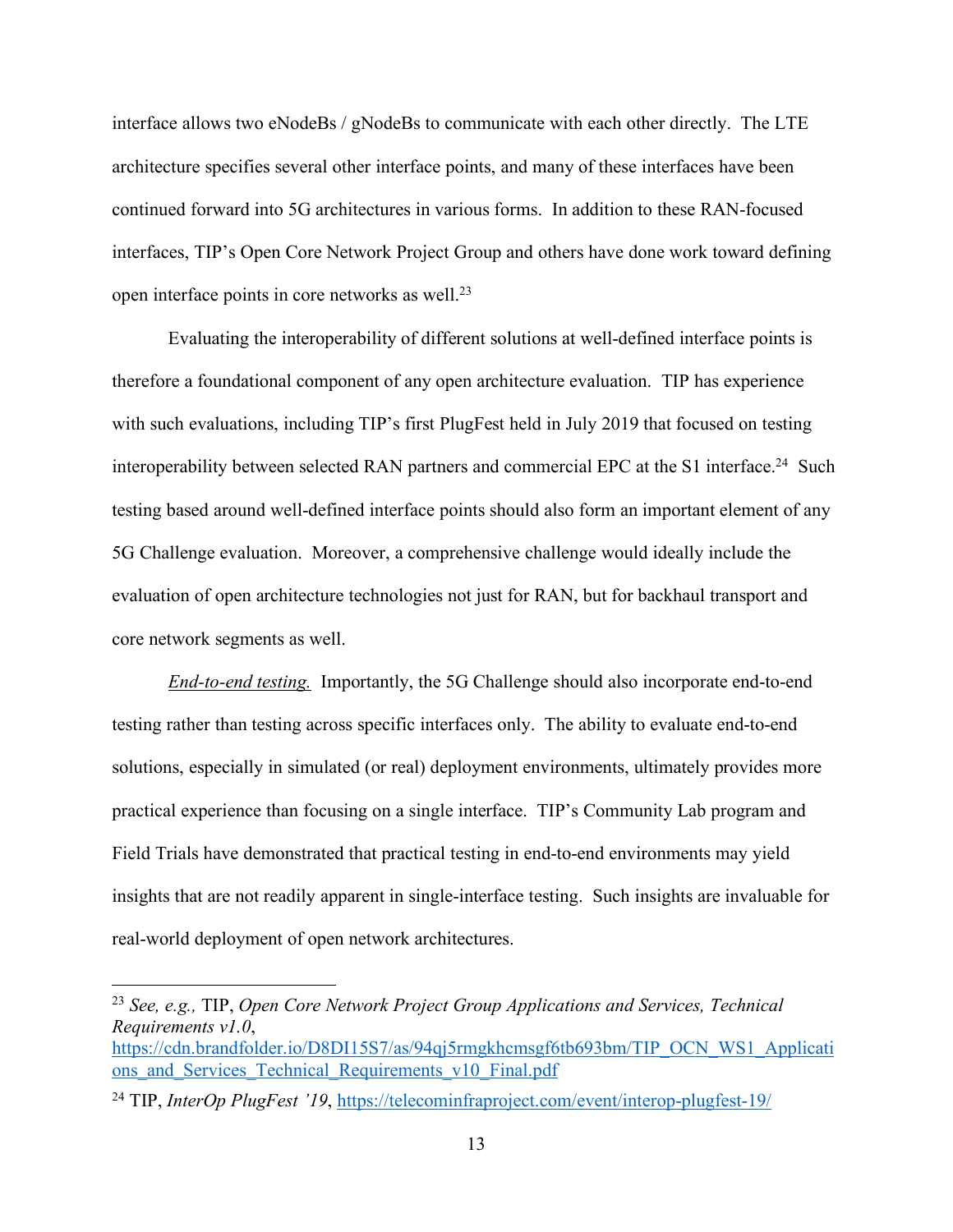### **III. THE 5G CHALLENGE SHOULD LEVERAGE EXISTING INDUSTRY EFFORTS.**

When defining the Challenge parameters – and especially in considering how to test or evaluate the participants – NTIA and DoD are not beginning with a blank state. As described below, there is a well-established group of leading industry organizations including TIP that have been establishing common technical standards, specifications, and productization requirements for open network architectures. Moreover, TIP has been instrumental in facilitating precisely the type of testing that NTIA and DoD will need to properly evaluate Challenge participants. The government should therefore leverage this work in the design of the Challenge.

### **A. The Challenge Should Incorporate Industry Standards and Frameworks from TIP and Its Partner Organizations.**

In searching for suitable technical frameworks for open network interoperability, the government need not look very far. There is a well-defined group of organizations working on these issues and they have partnered with each other. For example, TIP and the O-RAN Alliance have a liaison agreement that involves information being shared between the O-RAN Alliance, which develops standards, and TIP's OpenRAN project group, which focuses on productization and validation. Meanwhile, TIP continues leading the way on developing frameworks for open transport and open core solutions, as described above.

Notably, the vast majority of ecosystem participants have at least some degree of buy-in with these established technical frameworks. While implementation approaches may vary – hardware vs. software, proprietary vs. open-source – the underlying work toward open interfaces and architectures appears to be funneling toward commonality based around the work of TIP and the O-RAN Alliance. Indeed, TIP and the O-RAN Alliance are two of the four organizations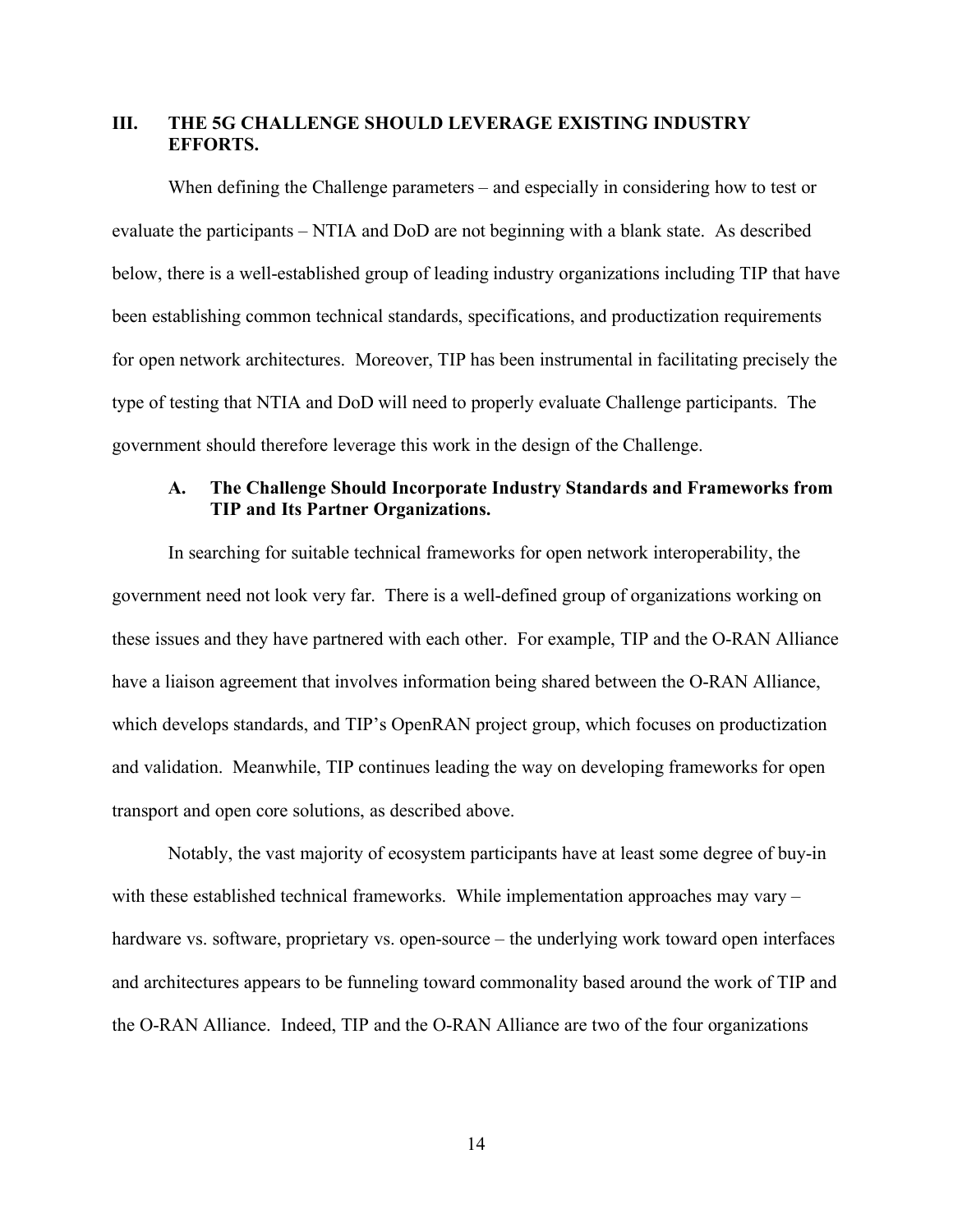that were specifically recognized by Congress in the recently-enacted FY21 National Defense Authorization Act as key players in this space.<sup>25</sup>

In essence, the move toward open network technologies has not yet presented the challenge of dueling architectures in the marketplace, as happened in the past with LTE vs. WiMAX, Blu-Ray vs. HD-DVD, or VHS vs. BetaMax. This is due in significant part to TIP's global reach, which now encompasses hundreds of member companies from around the world, and to TIP's collaboration with the O-RAN Alliance and others. Thus, while not necessarily closing the door to other frameworks, the 5G Challenge would most effectively achieve its objectives by leveraging the advantages of the existing industry frameworks.

#### **B. The Government Should Consider Evaluating Challenge Participants by Pointing to TIP's Validation Processes.**

NTIA and DoD could directly leverage TIP's work as the vehicle through which 5G Challenge participants will have their performance evaluated. The Challenge could specify, for example, that a given participant will be deemed successful if its products can meet specified benchmarks through testing in existing TIP Community Labs, or if a particular vendor or product can successfully obtain a certain TIP badge. Notably, this approach would significantly advance the government's dual objective of "maximiz[ing] the benefit to both the open 5G stack market and the DoD" because vendors already seek to obtain TIP Badges to validate their products for their commercial customers. To serve DoD-specific needs, the government could potentially

 <sup>25</sup> William M. (Mac) Thornberry National Defense Authorization Act for Fiscal Year 2021, Pub. L. No. 116-283, Jan. 1, 2021, at § 9202(a)(1)(C)(ii). (Public law text not yet available, *see* H.R. 6395 enrolled bill at pp. 1401-02.) The other two organizations mentioned in the law are the 3GPP and the Open-RAN Software Community, the latter of which is itself a collaboration between the O-RAN Alliance and the Linux Foundation. *See* O-RAN Alliance, *O-RAN Software Community*, https://www.o-ran.org/software.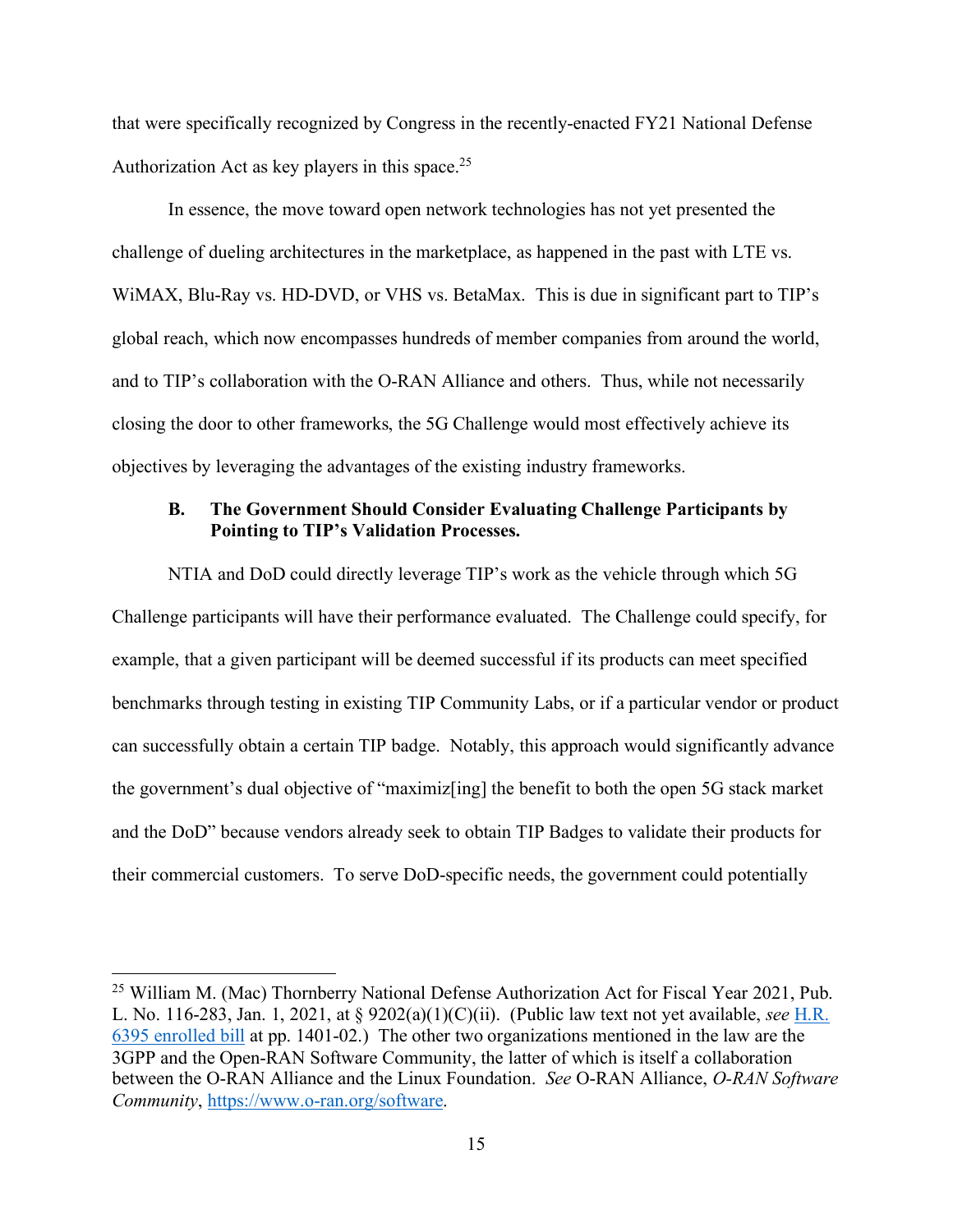partner with existing Community Lab sponsors to provide any additional specific operator conditions as appropriate.

Assuming, however, that NTIA and DoD choose to establish their own product testing and evaluation program, the TIP Community Lab program is still the leading framework for vendor-neutral and provider-neutral testing of technologies in the open network architecture space. The agencies should leverage this work by using the specifications in the TIP Community Lab criteria as a baseline for designing a testing environment for the Challenge.<sup>26</sup>

### **IV. THE 5G CHALLENGE SHOULD FOCUS ON CURRENT NEEDS AND AVOID UNNECESSARY REQUIREMENTS THAT WOULD CREATE DELAYS.**

The NOI asks several questions about incorporating security-related items into the Challenge and also identifies several specific technologies as potential areas of focus. As explained below, any security requirements should be limited to widely-adopted frameworks like the NIST Cybersecurity Framework in order to avoid creating undue delays or preventing participation by new or smaller vendors. Meanwhile, specific areas of technical focus should emphasize meeting near-term commercial needs rather than trying to implement every aspect of the 5G technical standards.

### **A. Any Security Requirements Should Be Limited to Widely Adopted Frameworks.**

The 5G Challenge should avoid imposing any new or untested security requirements on participants. Doing so could limit or prevent participation by several vendors, especially newer or smaller entrants, and thus delay or frustrate the underlying goal of promoting open architectures. Instead, any security requirements should be based upon well-established existing

 <sup>26</sup> TIP, *TIP Community Lab License Criteria*, https://telecominfraproject.com/wpcontent/uploads/TIP-Community-Lab-Criteria\_url.pdf.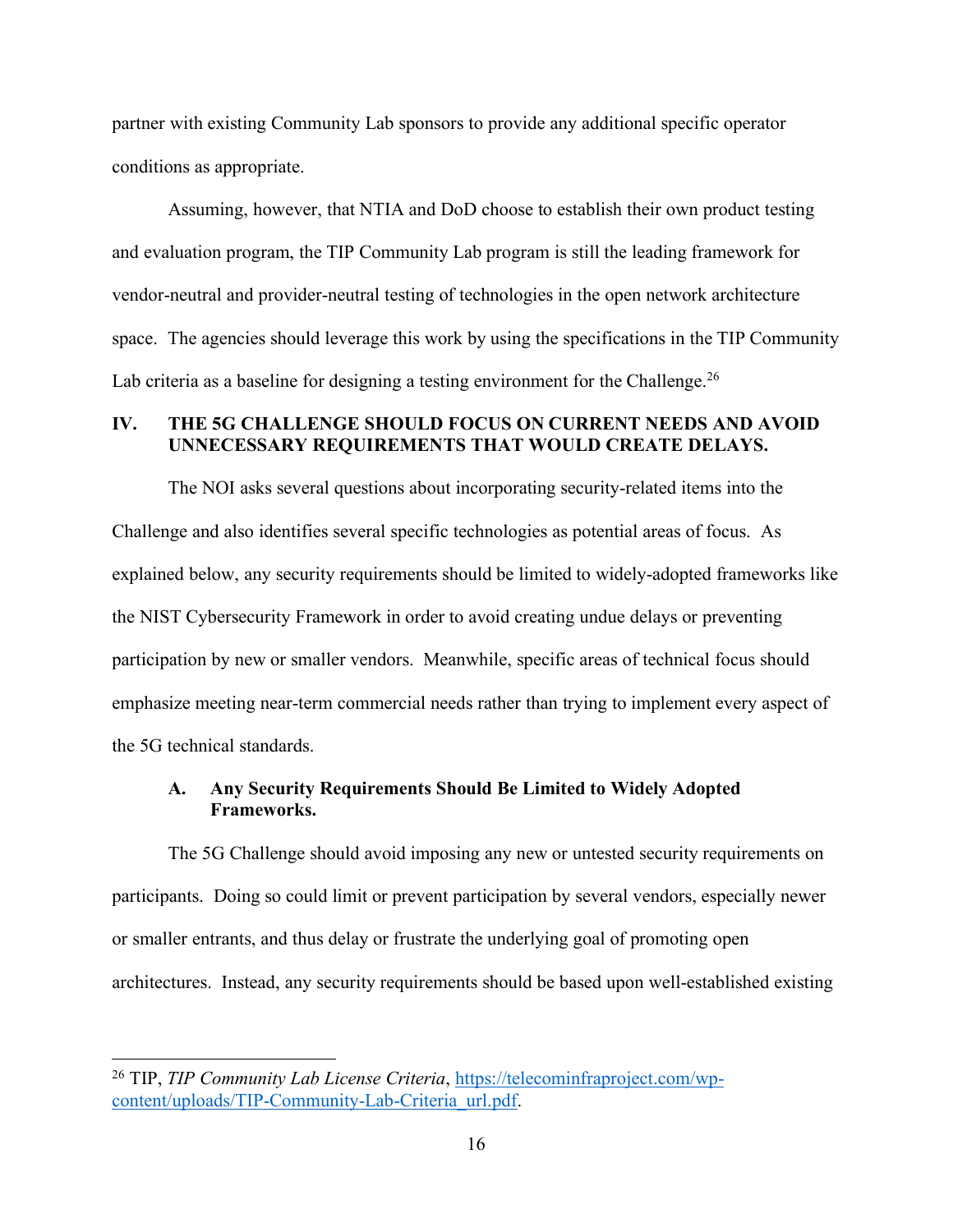frameworks, such as the NIST Cybersecurity Framework that is now understood and accepted by many telecommunications ecosystem participants both in the United States and abroad.

*Software bill of materials.* TIP supports the principle of supply chain diversity. As such, TIP believes that NTIA's recent multi-stakeholder process to develop a software bill of materials ("SBOM") process is a laudable step toward advancing supply chain best practices.<sup>27</sup> However, the SBOM work is still very preliminary, and the process has not yet achieved the level of maturity and industry acceptance now evidenced for the NIST Cybersecurity Framework. Moreover, imposing an SBOM requirement could dissuade participation by smaller vendors, particularly given that the SBOM process has not yet been widely adopted by even large vendors in the telecom sector. At this early stage, imposing an SBOM requirement with many unknowns could also potentially have unfair differential effects on participants seeking to provide hardware-based vs. software-based open architecture solutions in response to the Challenge.

### **B. The Challenge Should Focus on Technical Features Necessary to Support the Greatest Practical Near-Term Needs.**

The NOI identifies several "5G enabling features" that could be highlighted in the Challenge, including software defined network ("SDN"), network function virtualization ("NFV"), RAN intelligent controller ("RIC"), and RAN virtualization. TIP agrees that these four technology concepts are each in demand in the near term and can play a role in moving networks toward an open, full-cloud-native architecture. Indeed, TIP and its members have prioritized the productization of technologies that serve the initial 5G commercial use cases. However, other technologies such as network slicing, while certainly part of the relevant standards, are less

 <sup>27</sup> NTIA, *Software Bill of Materials*, https://www.ntia.gov/SBOM.